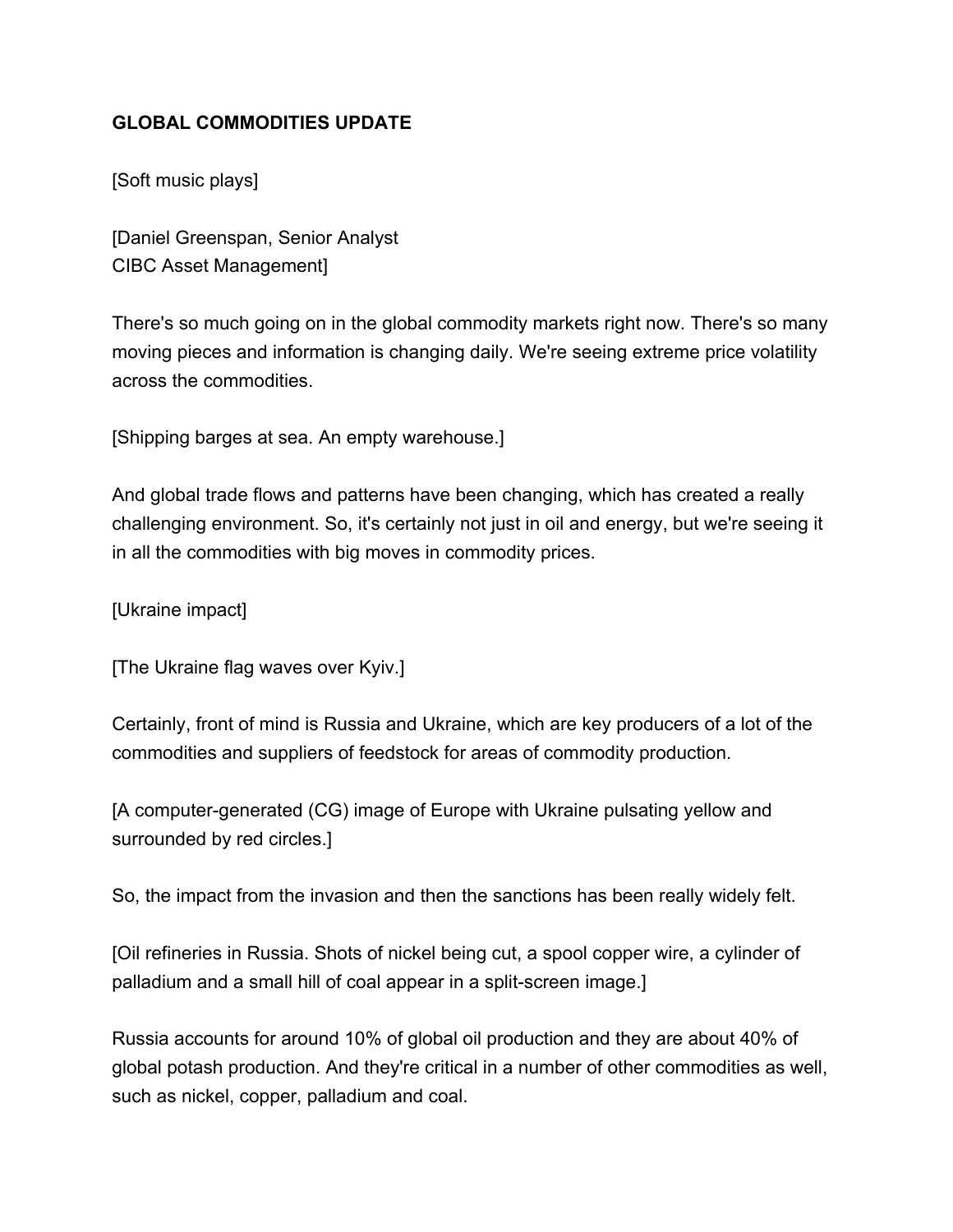And it's not just supply that's driving commodity prices.

[A forklift in moves through stacks of shipping containers. A shipping barge at sea.]

It's really hard to readjust global trade flows for commodities on supply disruptions. The winners are the commodity producers outside of Eastern Europe who take advantage of the higher prices. The winners are also the buyers who will ignore the sanctions.

[A closed-down mine. The inside of a copper mill.]

Clearly, the losers are the producers in Eastern Europe and those that use Russia and Ukraine inputs in their manufacturing process.

The losers are also us, the consumers with inflation.

[An oil refinery in Russia. Shots of a gas pipeline under water, copper rods, and a large field covered in fertilizer appear in a split-screen image.]

Commodities are at the front end of the supply chain, and higher prices for materials like energy, metal and fertilizers drives inflation down to us. So, with that background in mind, we'll give a couple of updates on the key commodities.

[Oil outlook]

First, on oil.

[An oil refinery in Russia. A barge carrying Russian oil. A CG image of oil barrels.]

So, we've seen the impact in our wallets at the pump. Russia supplies around 10% of the global market. We've seen the price move from the low nineties in February to about \$105 a barrel now. So, a lot of signposts in the energy sector that we're watching for.

[The Ukraine flag waves over Kyiv. The OPEC flag waves in the sun. A zoom in over a map of Iran that stops on a pin placed in Tehran.]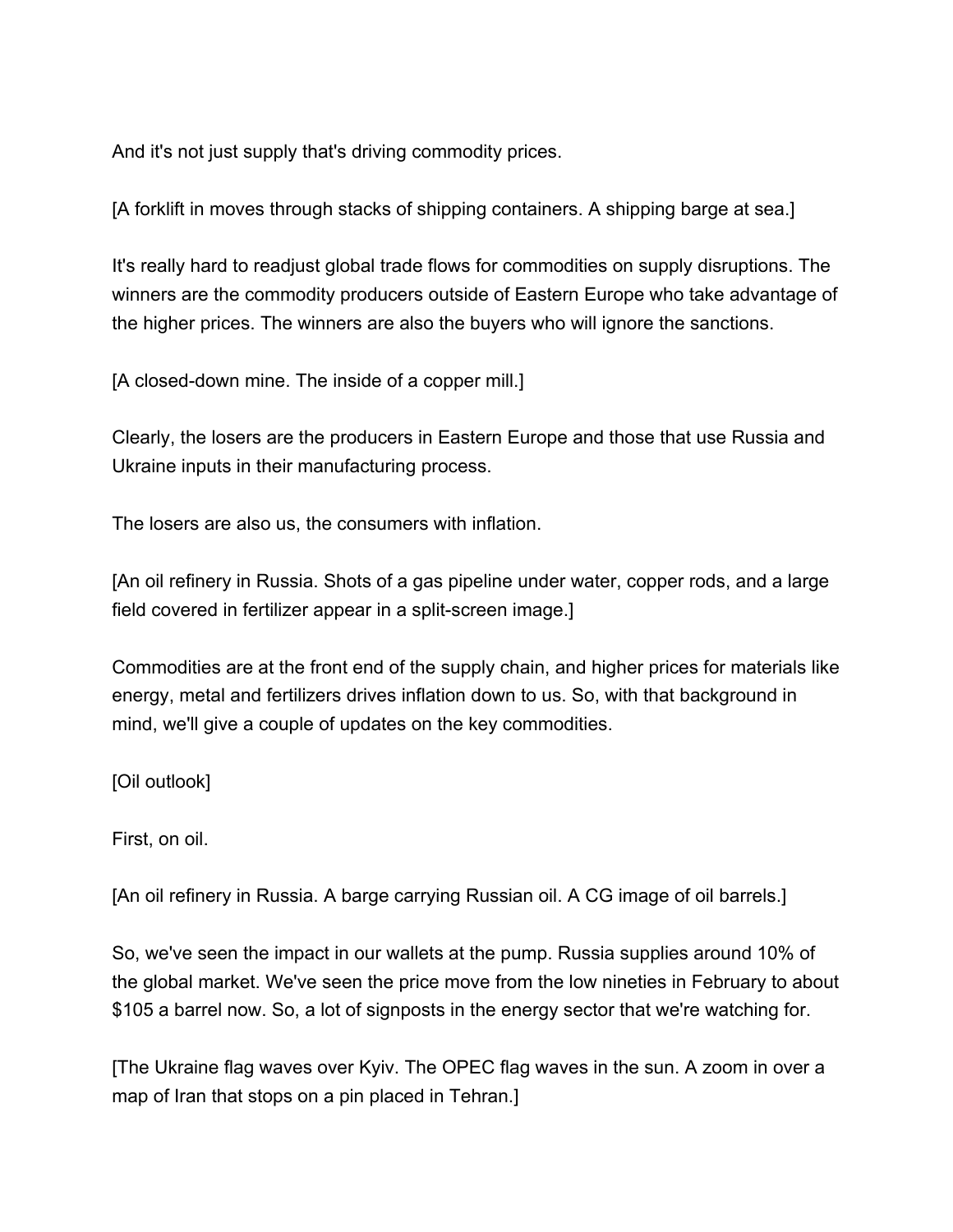First and foremost, Russia and Ukraine outcomes, how OPEC's supply response reacts to the market, and if there's potential for an Iran deal. We're watching the North American supply response to high prices really closely.

[A zoom in over a map of China. A man in full PPE sprays down a wall. A zoom in over a map of Ukraine that stops on a pin placed in Kyiv.]

And on the demand side, we're watching for COVID in China and how the impact on demand from the zero COVID policy plays out. Starting with Russia and Ukraine our base case is that the sanctions likely stay for longer - even if the war ends tomorrow. We don't think things go back to normal in the near term.

So, what does that mean? In our view, it means that global trade flows will have to be rebalanced and that will take time and it'll create dislocated markets and arbitrage opportunities in energy.

[The exterior of the Organization of the Petroleum Exporting Countries (OPEC) headquarters.]

On the OPEC side, they've been sticking to the script of plus 400,000 barrels a day of monthly increases. And the key question is, will that continue? We're seeing compliance from OPEC at plus 100%, which to us doesn't imply necessarily that their behavior is good, but that they probably have limited ability to grow.

[The exterior of the White House. An aerial view of Azadi Tower in Tehran.]

And plus, Biden has mid-term elections later this year and may not want to look weak on Iran by doing a deal. Probably the area where we have the most visibility is on the North American supply response.

[Large silos of oil.]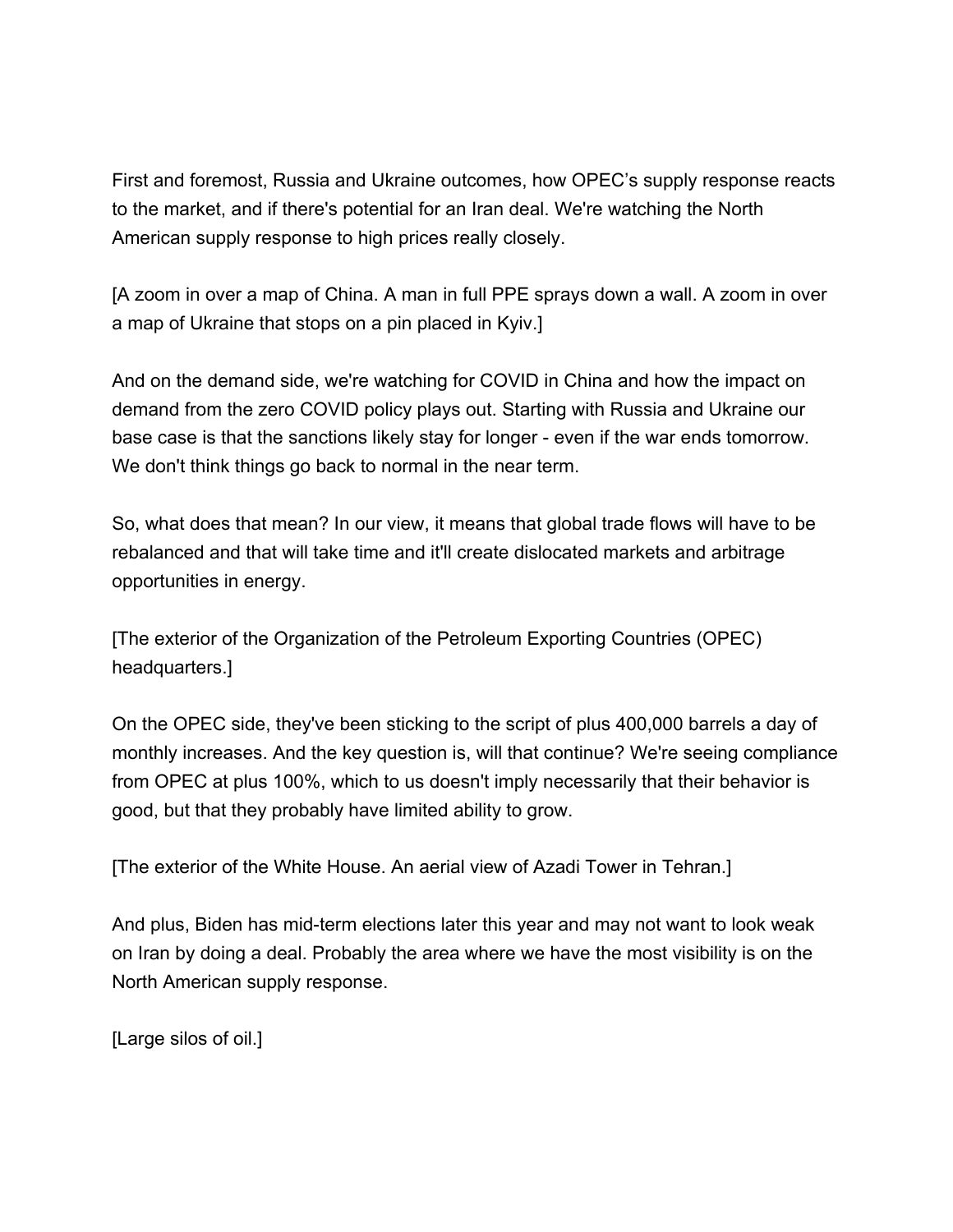At the end of the day, if we step back from all the politics, our view is that the oil market is fundamentally tight. We think the price of oil can be supported over the next couple of months. The real wild card that we're watching for is COVID growth in China and the impact that that has on global demand.

[Copper outlook]

[A stack of copper wire in a warehouse.]

Next, turning to copper, we're seeing unseasonably low inventory levels into the spring and that's supportive for the next few months.

[An aerial view of a copper mine. A large furnace for melting copper. A river of molten copper.]

On the supply side, there are a couple of large scale new projects coming and ramping up now, but there isn't much in the pipeline for development after that.

[Images of copper wire being manufactured. A small bunch of copper rods.]

On the demand side, China is in a period of fiscal and monetary loosening, and copper prices are already at elevated levels. Typically, when China eases, that's associated with growing demand for copper. So, with inventories low and limited supply growth, we think that that Chinese easing can be supportive for the price.

[An aerial view of an island oil refinery. A man in PPE sprays down an apartment hallway. The harbour in Shanghai.]

Again, like with energy, the risk on the demand side is the zero-COVID policy in China. And then over the medium term, we think there's a structural bull case for copper to be made with the transition to a lower carbon energy market, that will be hugely copper intensive both on the front end but also on the power grid that upgrades that will be required to deliver the green energy to end consumers.

[Solar panels. Copper wire. Aerial views of a hydro-electric grid and a wind farm.]